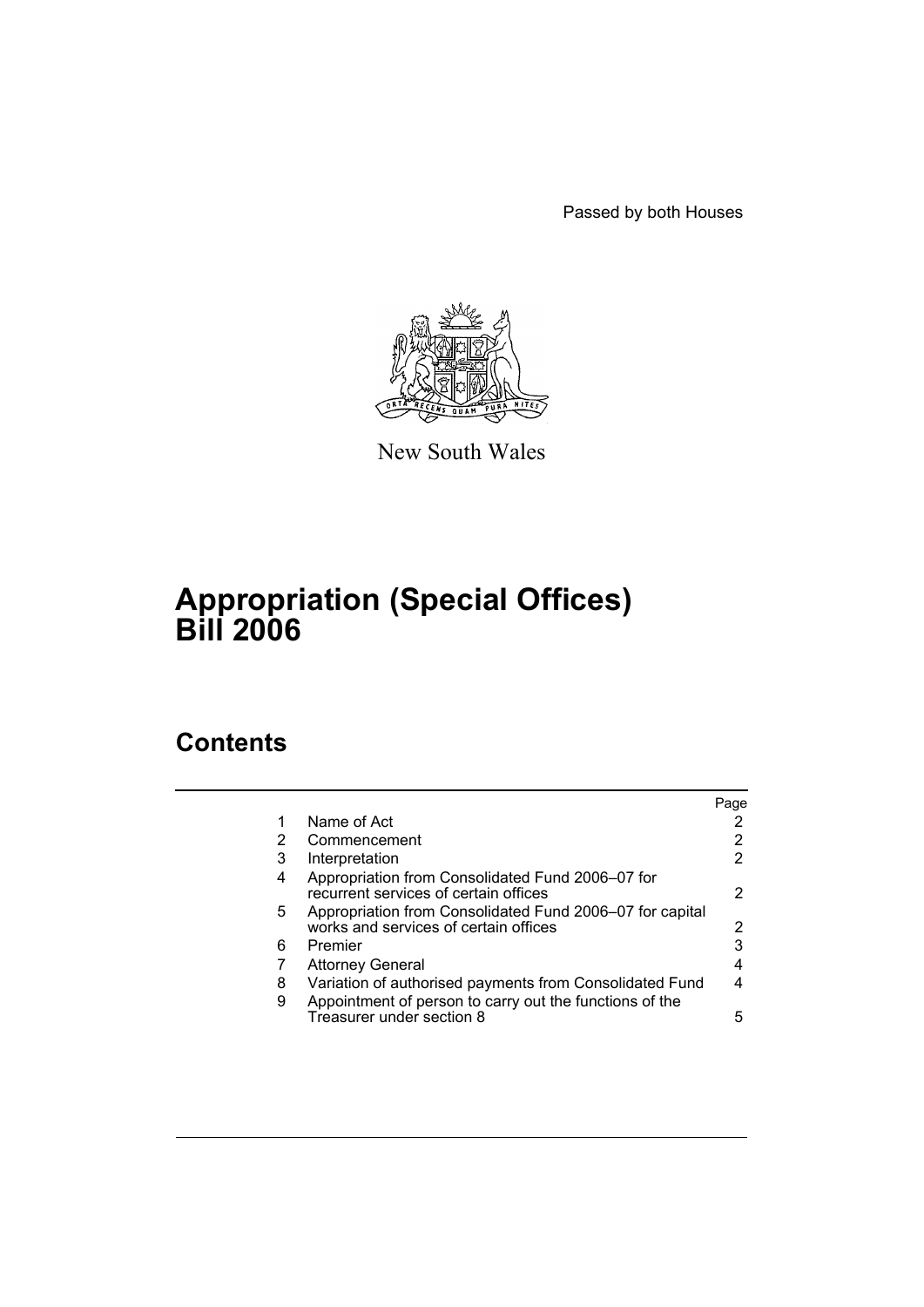*I certify that this PUBLIC BILL, which originated in the LEGISLATIVE ASSEMBLY, has finally passed the LEGISLATIVE COUNCIL and the LEGISLATIVE ASSEMBLY of NEW SOUTH WALES.*

> *Clerk of the Legislative Assembly. Legislative Assembly, Sydney, , 2006*



New South Wales

# **Appropriation (Special Offices) Bill 2006**

Act No , 2006

An Act to appropriate out of the Consolidated Fund sums for the recurrent services and capital works and services of certain offices for the year 2006–07.

*I have examined this Bill, and find it to correspond in all respects with the Bill as finally passed by both Houses.*

*Chairman of Committees of the Legislative Assembly.*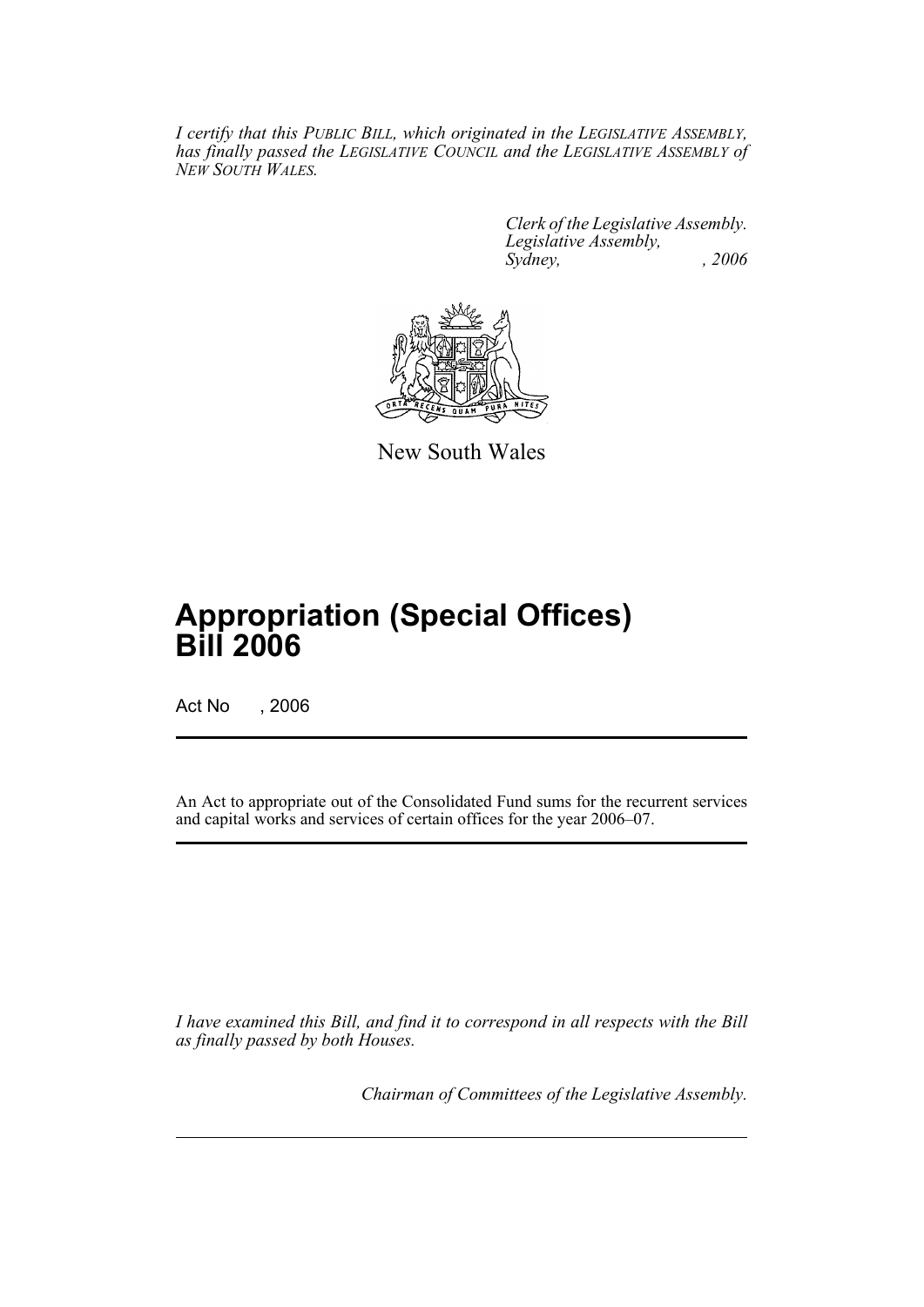## **The Legislature of New South Wales enacts:**

## **1 Name of Act**

This Act is the *Appropriation (Special Offices) Act 2006*.

## **2 Commencement**

This Act commences or is taken to have commenced on 1 July 2006.

## **3 Interpretation**

- (1) In this Act, a reference to the year 2006–07 is a reference to the year from 1 July 2006 to 30 June 2007.
- (2) A reference in the *Public Finance and Audit Act 1983* to an or the Appropriation Act includes a reference to this Act.

#### **4 Appropriation from Consolidated Fund 2006–07 for recurrent services of certain offices**

- (1) Out of the Consolidated Fund there are hereby appropriated the sums identified in sections 6 and 7, as the sums appropriated by this Act for recurrent services, which sums may be issued and applied for or towards the several uses and purposes expressed in those sections for recurrent services for the year 2006–07.
- (2) The total sum appropriated out of the Consolidated Fund for recurrent services for the year 2006–07, in accordance with the provisions of sections 6 and 7, is the sum of \$178,092,000.
- (3) Any amounts expended for recurrent services under section 25 of the *Public Finance and Audit Act 1983* or any Supply Act on or after 1 July 2006 and before the date of assent to this Act are taken to have been expended out of such of the sums for recurrent services set out in sections 6 and 7, as may be determined by the Treasurer.

#### **5 Appropriation from Consolidated Fund 2006–07 for capital works and services of certain offices**

- (1) Out of the Consolidated Fund there are hereby appropriated the sums identified in sections 6 and 7, as the sums appropriated by this Act for capital works and services, which sums may be issued and applied for or towards the several uses and purposes expressed in those sections for capital works and services for the year 2006–07.
- (2) The total sum appropriated out of the Consolidated Fund for capital works and services for the year 2006–07, in accordance with the provisions of sections 6 and 7, is the sum of \$5,093,000.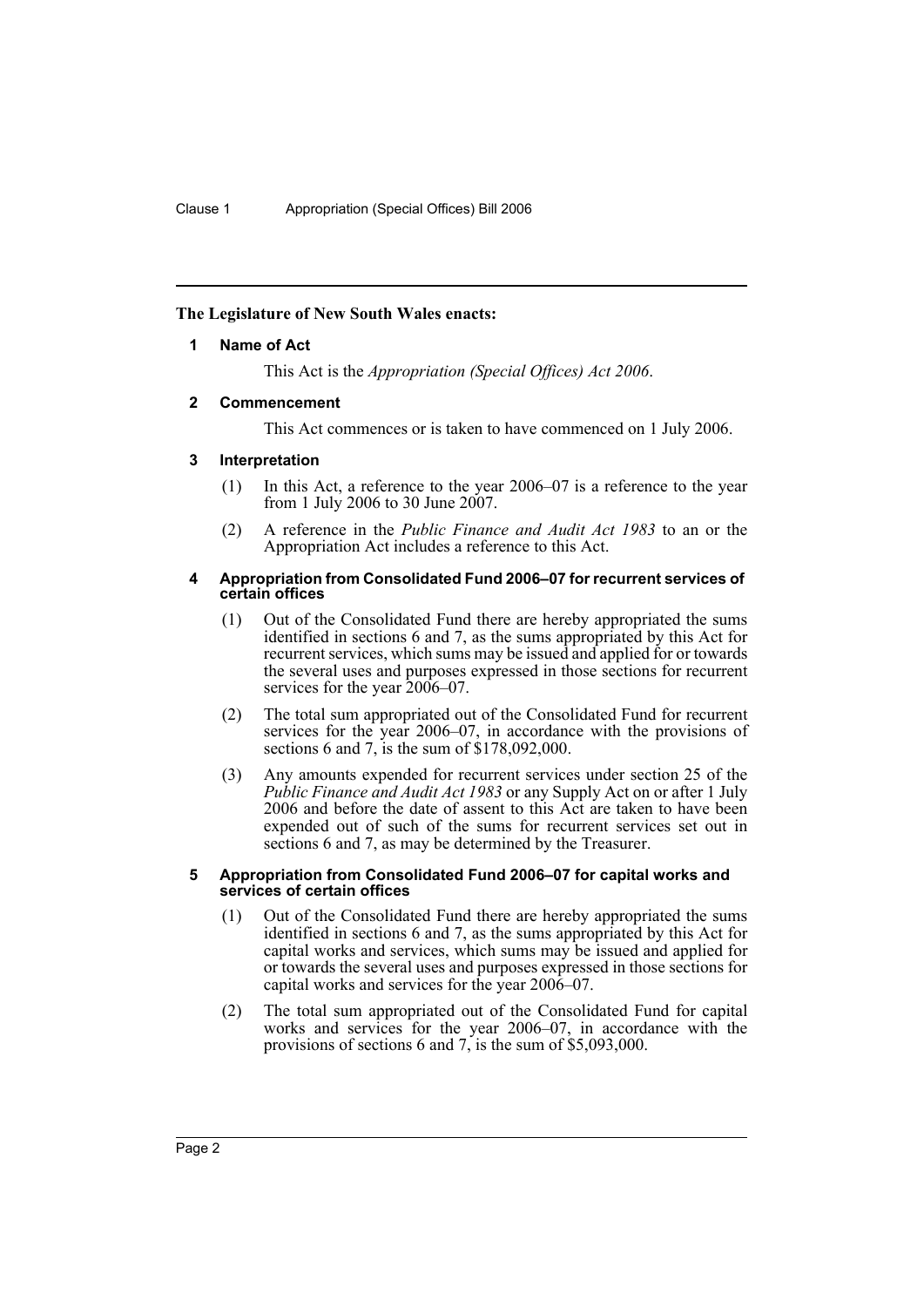(3) Any amounts expended for capital works and services under section 25 of the *Public Finance and Audit Act 1983* or any Supply Act on or after 1 July 2006 and before the date of assent to this Act are taken to have been expended out of such of the sums for capital works and services set out in sections 6 and 7, as may be determined by the Treasurer.

#### **6 Premier**

(1) RECURRENT SERVICES: The sum of \$91,555,000 is hereby appropriated to the Premier for the recurrent services of the following:

|     |                                           | \$,000 |
|-----|-------------------------------------------|--------|
| 01. | Independent Commission Against Corruption | 15,986 |
| 02  | Ombudsman's Office                        | 19.654 |
| 03. | State Electoral Office                    | 55,915 |
|     | Total, Recurrent Services                 | 91,555 |

(2) CAPITAL WORKS AND SERVICES: The sum of \$3,835,000 is hereby appropriated to the Premier for the capital works and services of the following:

|          |                                           | \$,000 |
|----------|-------------------------------------------|--------|
| 01.      | Independent Commission Against Corruption | 240    |
| $02_{-}$ | Ombudsman's Office                        | 245    |
| 03.      | State Electoral Office                    | 3,350  |
|          | Total, Capital Works and Services         | 3,835  |
|          |                                           |        |

**\$,000**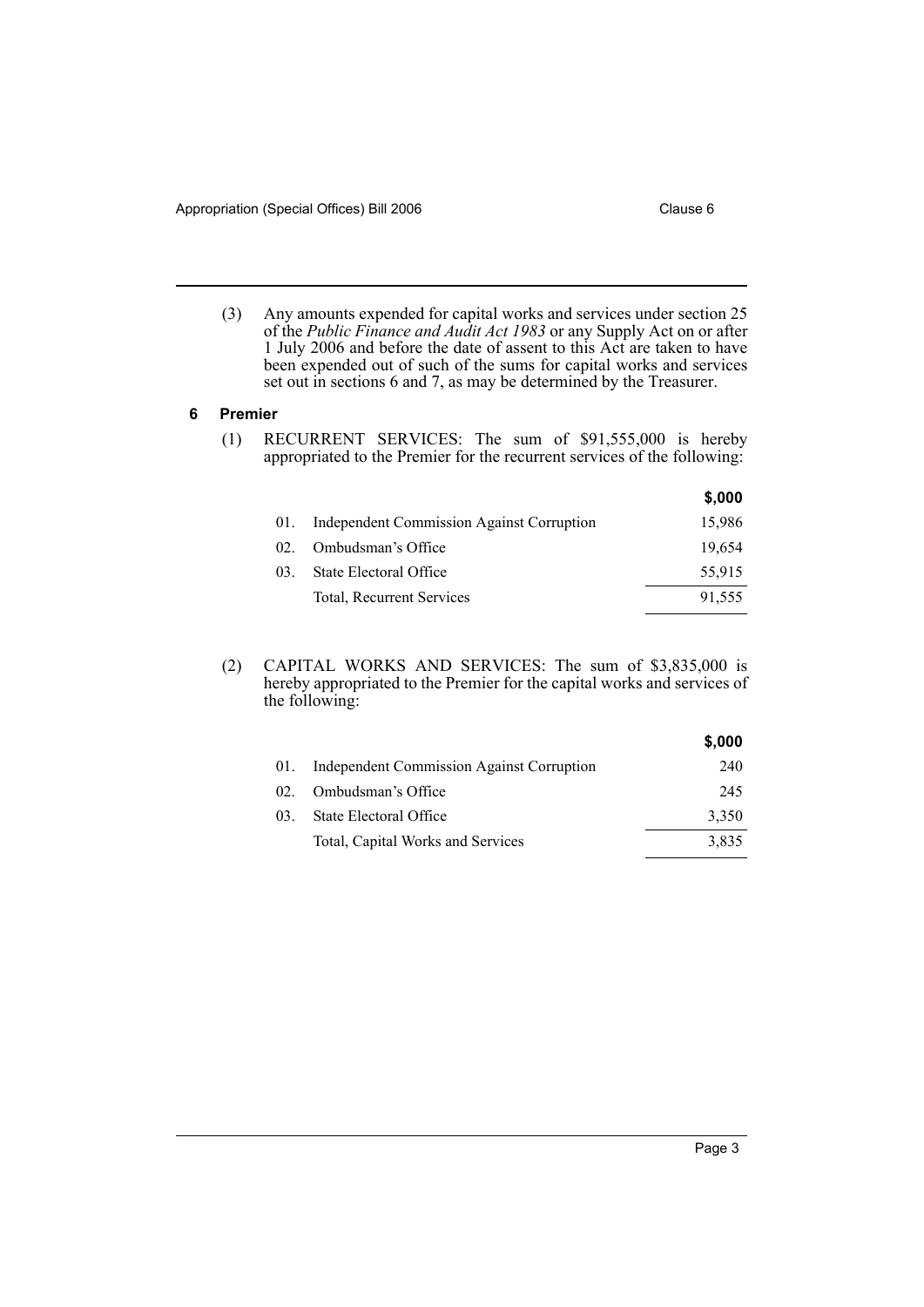### **7 Attorney General**

(1) RECURRENT SERVICES: The sum of \$86,537,000 is hereby appropriated to the Attorney General for the recurrent services of the following:

|     |                                               | \$,000 |
|-----|-----------------------------------------------|--------|
| -01 | Office of the Director of Public Prosecutions | 86.537 |
|     | <b>Total, Recurrent Services</b>              | 86.537 |

(2) CAPITAL WORKS AND SERVICES: The sum of \$1,258,000 is hereby appropriated to the Attorney General for the capital works and services of the following:

|                                               | \$,000 |
|-----------------------------------------------|--------|
| Office of the Director of Public Prosecutions | 1.258  |
| Total, Capital Works and Services             | 1.258  |

## **8 Variation of authorised payments from Consolidated Fund**

- (1) In this section, *purpose* means a purpose specified in section 6 or 7 in relation to a Minister to which a sum is appropriated for recurrent services or for capital works and services.
- (2) Payment of a sum appropriated under section 6 or 7 for a purpose may not be made in excess of the sum specified for the purpose, except as provided by this section or Division 4 of Part 2 of the *Public Finance and Audit Act 1983*.
- (3) If the exigencies of government so require, the Treasurer may authorise the payment of a sum in excess of the amount specified for a purpose, but only if an equivalent sum is not paid out for another purpose, whether the other purpose is specified in relation to the same or a different Minister, subject to subsection (4).
- (4) A sum appropriated for recurrent services may only be paid out for recurrent services and a sum appropriated for capital works and services may only be paid out for capital works and services.
- (5) This section does not apply to sums appropriated by another Act.